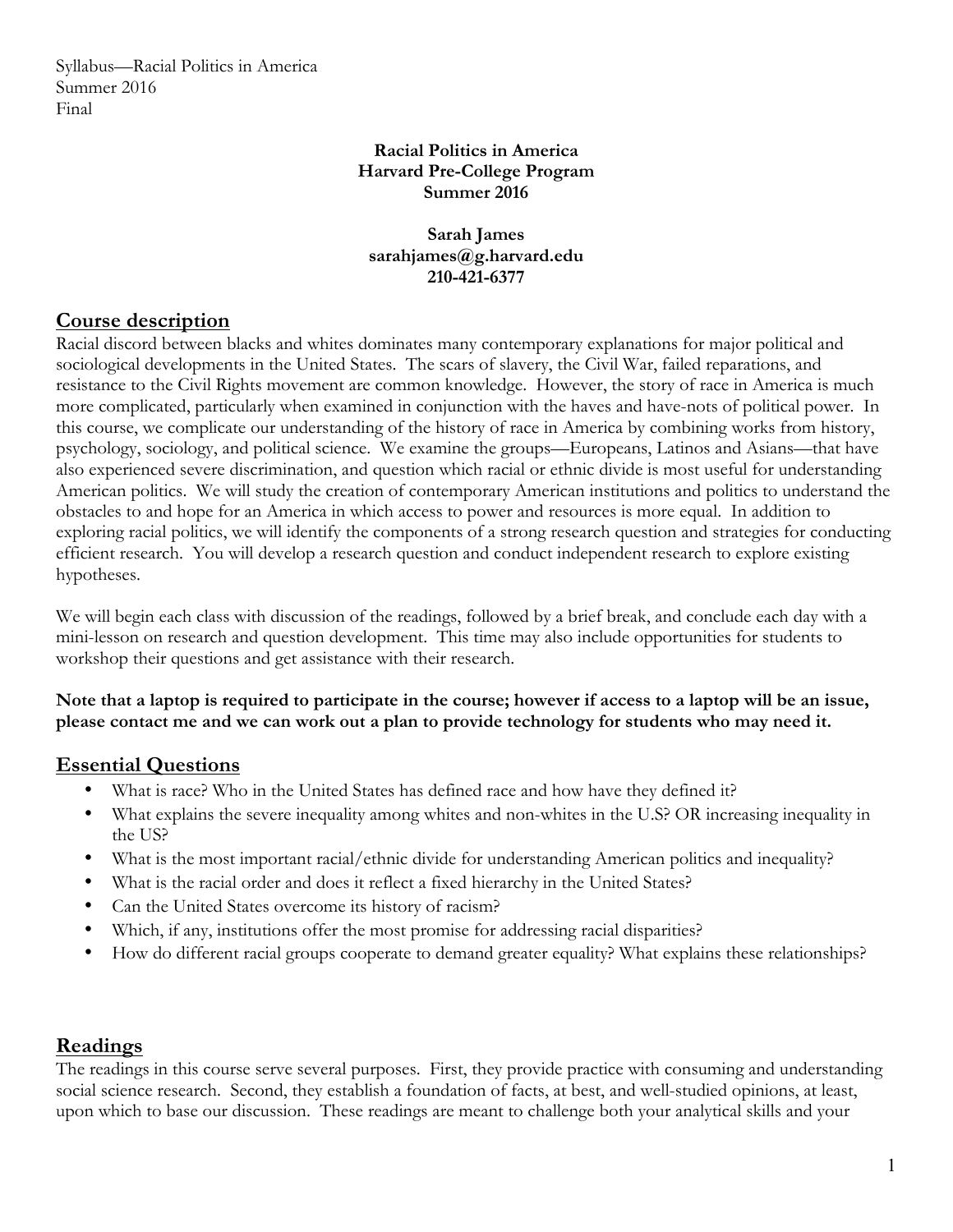#### Syllabus—Racial Politics in America Summer 2016

Final

opinions and perceptions. To get the most out of the assignments, reflect on a meaningful subset—which will vary by the week—of the following questions as you read:

- What is the argument? What is the research question? How does the author answer it?
- What are the assumptions (explicit and implicit) upon which the argument is based? Is the theory logically consistent? Is it plausible?
- Is the theory empirically relevant? Are the empirical findings consistent with the expectations?
- What further evidence would you use to evaluate the argument? What further testable hypotheses follow from this theory? How would you design a study that could determine the empirical relevance of the author's approach in comparison to other approaches?
- Is the theory interesting? How does this argument fit into the literature? What does this study tell us that we didn't already know? What should it tell us that it doesn't? What questions still need to be answered?
- How do the week's readings fit together? How do they fit into the course as a whole? Are we seeing progress in this research area?

The reading load in this course reflects that of a typical college course. In order to ensure careful reading and strong class discussions, students are expected to react to each night's readings in three ways. **Your reaction should be emailed to me by 6am of the day the readings are due, and the reaction should be included in the body of the email, not in an attached document.** In other words, your reaction is due the morning of the day we discuss the readings in class. Your reactions should contain the following:

- A 2-3 (no more) sentence summary of the argument of each paper assigned
- 2-3 questions (total) about points, arguments, or evidence that you found confusing, contradictory, or particularly interesting. We will use these questions to generate discussion in the class.
- 1 (note, NOT 1 per reading, but 1 overall) research question that the readings generated for you

# **Expectations**

This course mirrors the workload and structure of a college style seminar in political science. Given the focus on discussion, I expect you to complete all readings before the start of class, submit reflections by 6am each day, and come prepared to both ask questions and engage in respectful, scholarly conversation. When offering opinions based on personal experience, be sure to frame your ideas as your own experience, rather than hard and fast fact (in other words, use "I" statements). I also expect all assignments by the assigned deadline. Failure to meet deadlines will be reflected in your final course evaluation.

# **Long term Assignments**

We will learn two skills in this class critical for effectively conducting research: developing a strong research question and finding relevant, scholarly sources. Your final assignment consists of formulating a refined, targeted, plausibly answerable research question with an accompanying analysis of relevant theories extant in current literature. Criteria for success for the analysis will be distributed in class. The final product should be between 4 to 6 pages and contain references to 4-6 sources discovered through your research process. You may use sources from our syllabus, but they will not count towards the 4-6 total.

### You will submit **your final research question by the end of the day (midnight) on Friday, July 15**. The **final analysis will be due by 8am on Friday, July 22**.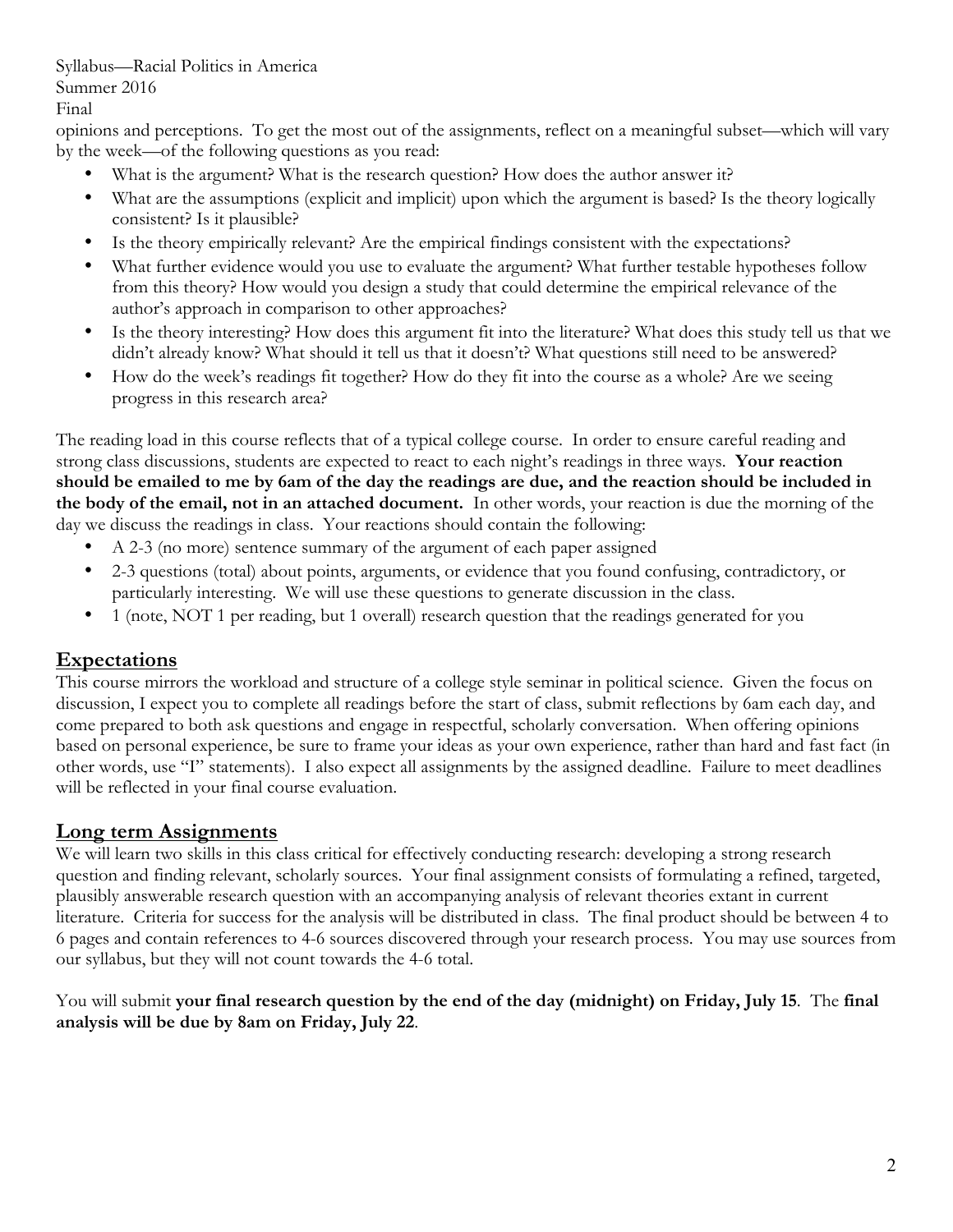Syllabus—Racial Politics in America Summer 2016 Final **Readings & Course Schedule Part 1: The Origins of the American Racial Paradigm July 11: Defining politics and political science** Skill: Distinguish between a topic and a question; identify your topic

> There are no readings that need to be completed prior to our first class. However, we will be reading, defining, and discussing different definitions of and approaches to political science to frame the rest of the course.

### **July 12: Explaining race and reactions to race**

Skill: Developing a research question

#### **Micro explanations:**

Donald R. Kinder and Cindy D. Kam. Us Against Them: Ethnocentric Foundations of American Opinion, Ch 1. University of Chicago Press, Chicago, 2009.

#### **Macro explanations:**

George Fredrickson, *Racism: A Short History*, Introduction, chapters 1 and Epilogue

Paul Frymer, "Racism Revised," *American Political Science Review*, 2005, pp. 373-387

#### **Optional reading:**

Jim Sidanius and Felicia Pratto. Social Dominance: An Intergroup Theory of Social Hierarchy and Oppression. Cambridge University Press, New York, 2001.

#### **July 13: Origins of the American Racial Order**

Skill: Conducting keyword searches and identifying scholarly sources

#### **Pre-1865:**

Edmund Morgan, *American Slavery, American Freedom*, chapters 11, 18

David Ericson, *Slavery in the American Republic*, chapter 4

#### **Post 1865:**

Khalil Gibran Muhammad*, Condemnation of Blackness,* Introduction (pgs. 1-5), chapter 1, skim chapter 2

#### **Optional reading:**

Hochschild, Jennifer L. *Facing Up to the American Dream: Race, Class, and the Soul of the Nation:* Princeton University Press, 1996.

#### **July 14: Immigration & the changing racial order**

Skill: How to efficiently find relevant sources (using one source to track down additional sources)

David Montejano, *Anglos and Mexicans in the Making of Modern Texas, 1836-1986*, chapters 7, 8, 10, and 12

Cybelle Fox, "Three Worlds of Relief: Race, Immigration, and Public and Private Social Welfare Spending in American Cities," *American Journal of Sociology,* 116 (2), 2010: 453-502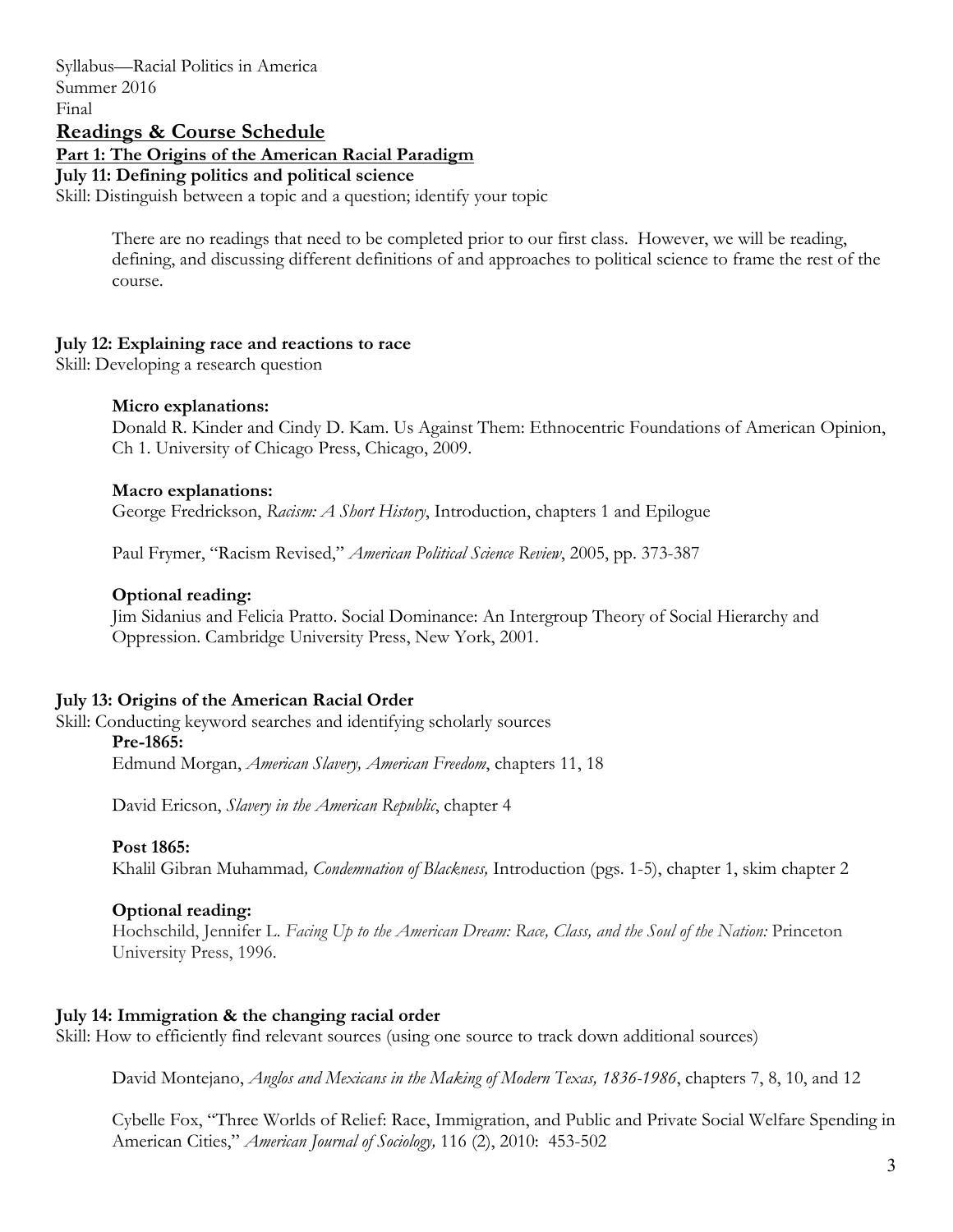Syllabus—Racial Politics in America Summer 2016 Final **July 15: Race and the Development of Institutions & the Welfare State** Skill: Workshop final question *\*\*Final research question due by midnight via email\*\**

### **Historical Explanations:**

Ira Katznelson*, Fear Itself,* Introduction, chapters 4-6*.*

Harris, Frederick C and Robert C. Lieberman. 2015. "Racial Inequality After Racism: How Institutions Hold Back African Americans." Foreign Affairs (March/April): 9-20.

### **Optional Reading:**

Orleck, Annelise. *Storming Caesars palace: How black mothers fought their own war on poverty*. Beacon Press, 2005. Ch 3

Alesina, Alberto, Edward Glaeser, and Bruce Sacerdote. "Why does't the US have a European-style welfare system?." *NBER working paper* 8524 (2001).

### **Part 2: Contemporary racial politics in America**

**July 18: Responses to Ethnic and Racial Change**  Skill: Finding media sources using Lexis Nexis and Factiva

#### **Black-white responses:**

Danielle Allen, *Talking to Strangers,* chapter 1

### **Latino-white-black responses:**

Helen Marrow, *New Destination Dreaming: Immigration, Race and Legal Status in the Rural American South*. Stanford: Stanford University Press, 2011, chapters 5

### **White-NonWhite response:**

Barretto, Matt A et al., 2012. "The Tea Party in the Age of Obama: Mainstream Conservatism or Out-Group Anxiety?" Political Power and Social Theory 22: (online version).

### **Optional Reading:**

Omar Wasow, "Nonviolence, Violence and Voting: Effects of the 1960s Black Protests on White Attitudes and Voting Behavior," Princeton University, working paper, May 4, 2015 http://www.omarwasow.com/Protests\_on\_Voting.pdf

Moynihan, Daniel P. "The Negro Family: The Case for National Action (1965)."*African American Male Research* (1997). Select pages to be identified in class

Jens Hainmuller and Daniel Hopkins. `The Hidden American Immigration Consensus: A Conjoint Analysis of Attitudes toward Immigrants.' *American Journal of Political Science.* Early View, published November 2014.

### **July 19: John F. Kennedy Presidential Library and Museum**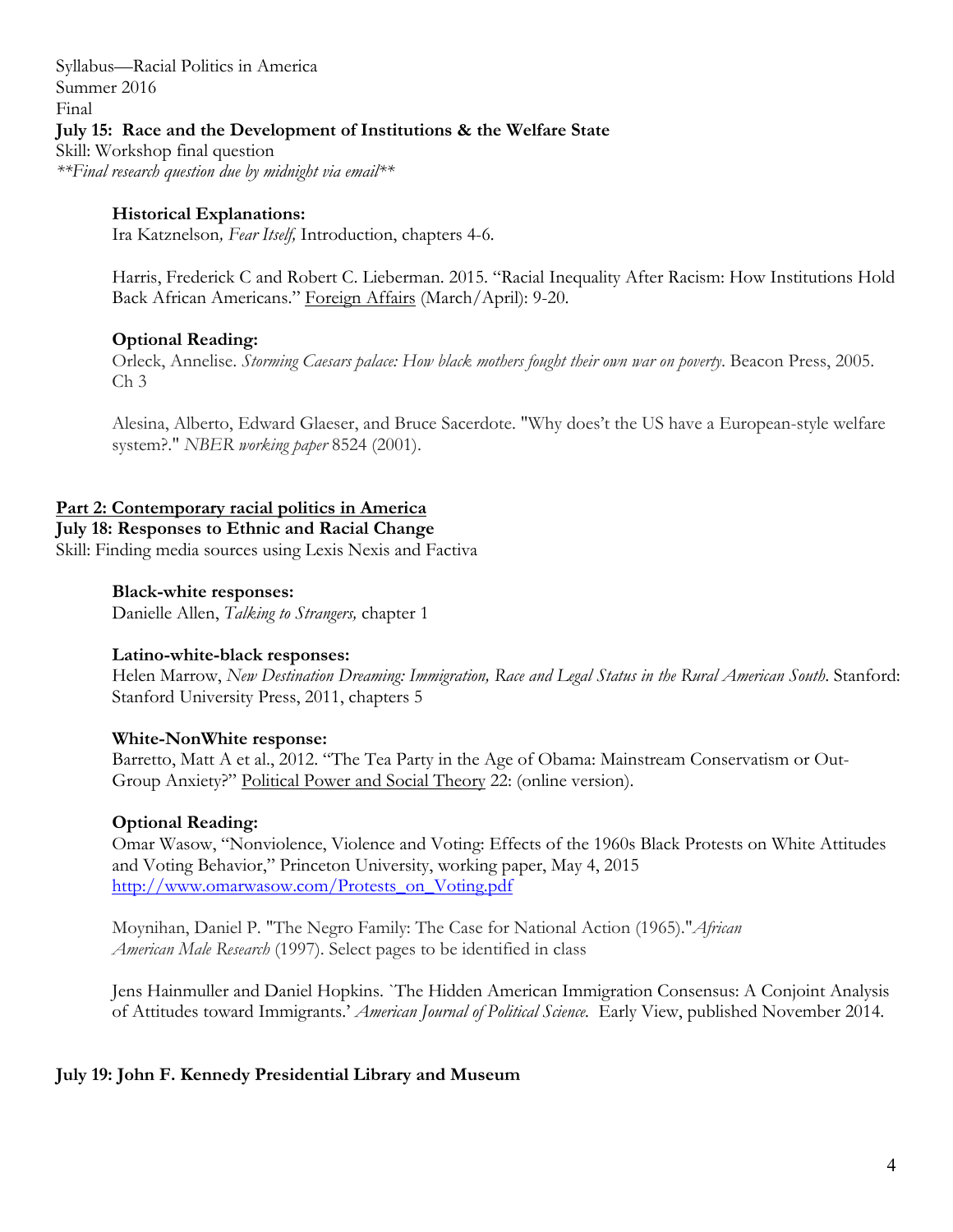Syllabus—Racial Politics in America Summer 2016 Final

### **July 20: The American Carceral State, Part I (Causes)**

Skill: Using proper citations

Naomi Murakawa, "The Origins of the Carceral Crisis: Racial Order as 'Law and Order' in Postwar American Politics," in *Race and American Political Development*, eds. Joseph Lowndes, Julie Novkov, and Dorian Warren (New York: Routledge, 2008): 234-255.

Michael Fortner, "The Carceral State and the Crucible of Black Politics." *Studies in American Political Development*. Vol. 27(1), pg. 14-35

#### **Optional Reading:**

Nicola Lacey and David Soskice, "Crime, Punishment and Segregation in the United States: The Paradox of Local Democracy," *Punishment and Society*, forthcoming

#### **July 21: The American Carceral State, Part II (Consequences):**

Skill: To quote or not to quote Vesla Weaver and Amy Lerman, "Political Consequences of the Carceral State." *American Political Science Review*, 104 (4): 817-33.

Traci Burch, "Effects of Imprisonment and Community Supervision in Neighborhood Political Participation in North Carolina," *Annals of the American Academy of Political and Social Science*. January 2014, 65 (1)

### **July 22: Racial Politics in the Age of Obama**

Share outline of your questions *\*\*Final analysis due by 8am via email\*\**

> Bobo, Lawrence D. and Camille Z. Charles. 2009. "Race in the American Mind: From the Moynihan Report to the Obama Candidacy." The Annals of the American Academy of Political and Social Science 621(1): 243-259.

#### **Optional Reading:**

Frederick Harris, *The Price of the Ticket*. Chapter 6 (Skim)

Tesler, Michael. 2012. "The Spillover of Racialization into Health Care: How President Obama Polarized Public Opinion by Racial Attitudes and Race." American Journal of Political Science 56(3): 690-704.

### **Optional Reading:**

Hochschild, Jennifer L., Vesla M. Weaver, and Traci R. Burch. *Creating a new racial order: How immigration, multiracialism, genomics, and the young can remake race in America*. Princeton University Press, 2012. Chapter 7.

#### **Academic Integrity**

Plagiarism is the theft of someone else's ideas and work. It is the incorporation of facts, ideas, or specific language that are not common knowledge, are taken from another source, and are not properly cited.